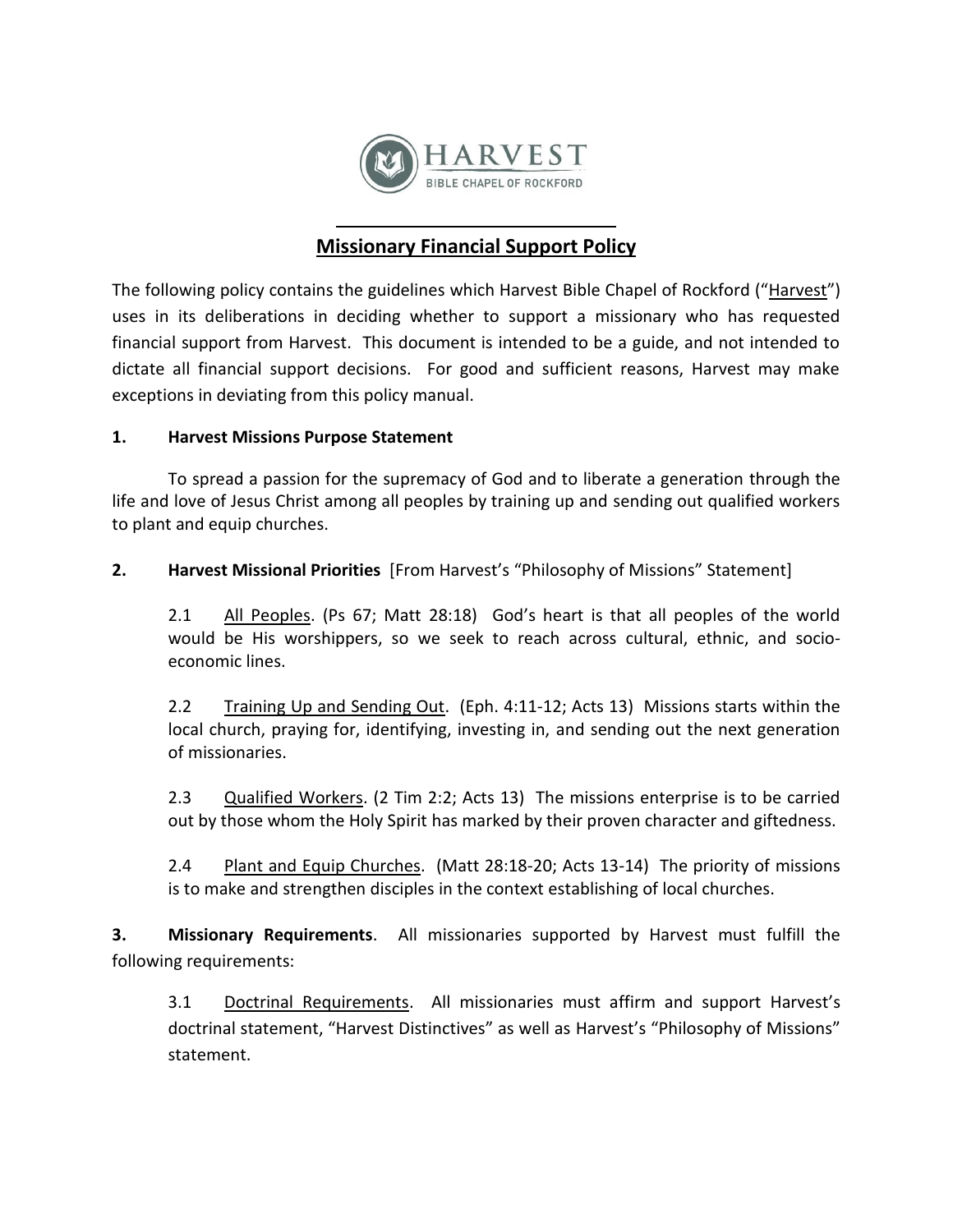3.2 Character requirements. Harvest missionaries are an extension of the local church leadership. Accordingly, all Harvest missionaries must exhibit the character qualities required for elders and deacons as set forth in 1 Tim. 3:1-13 and Titus 1:6-9.

3.3 Involvement with Harvest. All missionaries must be involved in Harvest as follows:

3.3.1 Membership. All Harvest missionaries must be Members of Harvest for a minimum of two (2) years prior to their approval as Harvest missionaries.

3.3.2 Ministry requirement. All Harvest missionaries must be actively involved in a Life Group at Harvest, as well as serving in various church ministries.

3.3.3 Harvest Bible Fellowship Missionary. The above requirements for membership and involvement are waived in the event the missionary has been accepted (and eventually graduates) from the Harvest Bible Fellowship ("HBF") school of ministry.

3.4 Approved mission's agency. Missionaries not sent through the HBF must work through an established mission's agency. It is our policy not to support missionaries who are independent of such sponsorship and direction. An established missions agency shall be a member of the ECFA and has a doctrinal statement that is in agreement with Harvest's doctrinal statement.

3.5 Elder Approval. All Harvest missionaries receiving financial support from Harvest must obtain formal approval by the Harvest elder board.

**4. Criteria for Determining Amount of Financial Support**. The amount of financial support that Harvest provides to any given missionary will vary depending upon a variety of factors as indicated below:

4.1 Type of Ministry. Harvest's purpose in missions is to spread a passion for the supremacy of God among all peoples. To that end, Harvest prioritizes supporting missionaries whose desire is to preach the gospel where Christ has not already been named (Romans 15:20). The Bible teaches that the Great Commission will only be fulfilled when the gospel has been proclaimed to all nations (Matt. 24:14), and therefore a strategic focus on planting biblically fruitful churches amongst unreached people groups is necessary to fulfill our purpose in missions. This is not to downplay the need or importance of missionaries who focus on support ministries, or relief / development work, or who work amounts "reached" peoples. This is simply to say that is not Harvest's top missional priority.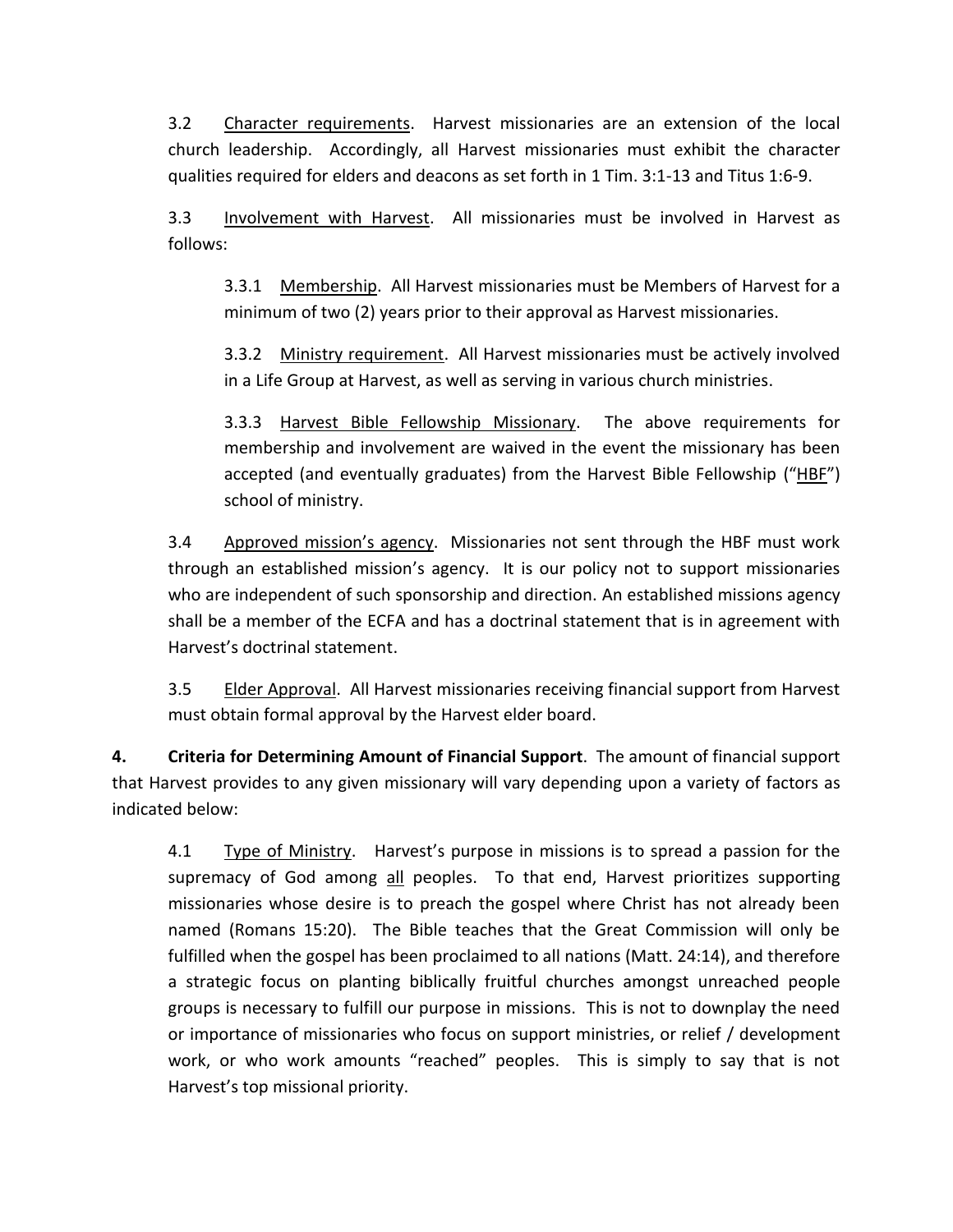A non-exhaustive list of Harvest's missional priorities is as follows:

- Planting churches (vs. support ministries, relief work, Bible translation)
- Planting churches through the Harvest Bible Fellowship
- Supporting missions amongst unreached peoples
- Supporting missionaries who are in a lead / senior pastor role

4.2 Length of Service. The length of time the missionary plans to be in active missionary service will affect the amount of support Harvest will provide. Harvest prioritizes long-term mission service over shorter term trips.

4.3 Ministry Location. Harvest will provide greater levels of financial support to missionaries desiring to minister to an unreached people group and/or to missionaries who will be ministering in the 10/40 window.

4.4 Ministry Experience and Training. Harvest will consider the missionary's level of education (biblical and higher education) when considering the level of financial support.

**5. Harvest Members Going on Non-Harvest Related Short-Term Trips**. Harvest will financially support missionaries going on a non-Harvest related short-term trip, subject to the following:

5.1 Missionary Requirements. The missionary must (i) affirm and support Harvest's doctrinal statement, (ii) be a member of Harvest and (iii) be actively participating in a Life Group.

5.2 Nature of Trip. The short-term trip must be gospel-centered in nature, and preferably is focused on the Harvest missional priorities outlined in Article 2 above. The trip must be approved by the Harvest elders.

**6. Raising Support from Harvest Members**. Once a missionary (either long-term or shortterm) has received approval from Harvest for financial support, the missionary is free to approach individuals within Harvest with whom they already have a personal relationship and invite them to prayerfully consider financially partnering with them in their ministry. The missionary is not permitted to make any mass appeal to the larger church body for funds.

**7. Information Access**. Harvest missionaries (either long-term or short-term) will not be granted access to the Harvest online membership directory, address list, or other similar information.